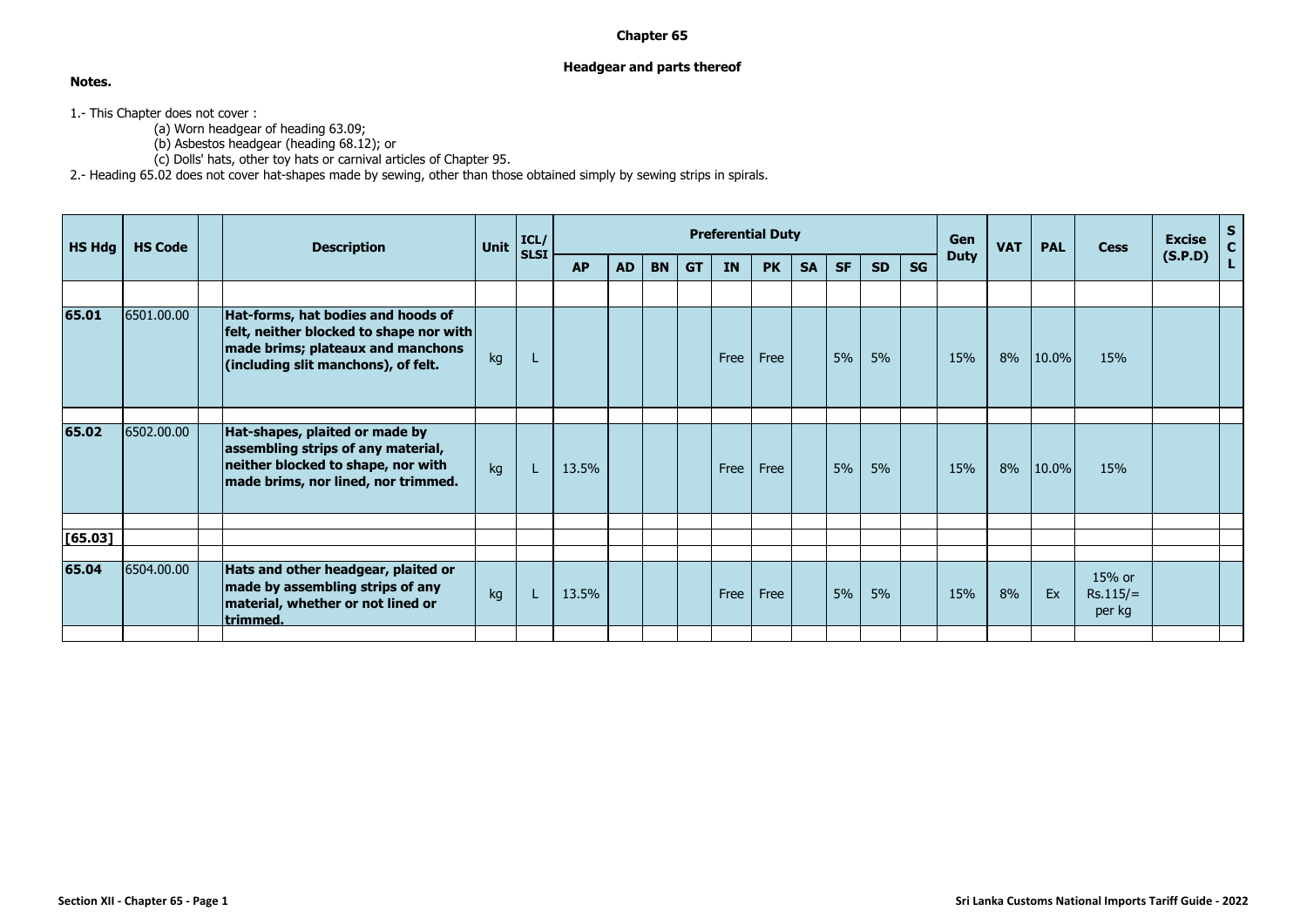| <b>HS Hdg</b> | <b>HS Code</b>        |                                   | <b>Description</b>                                                                                                                                                                                                                                                                                                                                                                                                                                                                                  | Unit | ICL/        |           |           |           |           |             | <b>Preferential Duty</b> |           |           |           |    | Gen         | <b>VAT</b> | <b>PAL</b> | <b>Cess</b>                              | <b>Excise</b><br>(S.P.D) | $\mathbf{s}$<br>$\mathbf{C}$ |
|---------------|-----------------------|-----------------------------------|-----------------------------------------------------------------------------------------------------------------------------------------------------------------------------------------------------------------------------------------------------------------------------------------------------------------------------------------------------------------------------------------------------------------------------------------------------------------------------------------------------|------|-------------|-----------|-----------|-----------|-----------|-------------|--------------------------|-----------|-----------|-----------|----|-------------|------------|------------|------------------------------------------|--------------------------|------------------------------|
|               |                       |                                   |                                                                                                                                                                                                                                                                                                                                                                                                                                                                                                     |      | <b>SLSI</b> | <b>AP</b> | <b>AD</b> | <b>BN</b> | <b>GT</b> | IN          | <b>PK</b>                | <b>SA</b> | <b>SF</b> | <b>SD</b> | SG | <b>Duty</b> |            |            |                                          |                          | L.                           |
|               |                       |                                   |                                                                                                                                                                                                                                                                                                                                                                                                                                                                                                     |      |             |           |           |           |           |             |                          |           |           |           |    |             |            |            |                                          |                          |                              |
| 65.05         |                       |                                   | Hats and other headgear, knitted or<br>crocheted, or made up from lace, felt<br>or other textile fabric, in the piece<br>(but not in strips), whether or not<br>lined or trimmed; hair-nets of any<br>material, whether or not lined or<br>trimmed.                                                                                                                                                                                                                                                 |      |             |           |           |           |           |             |                          |           |           |           |    |             |            |            |                                          |                          |                              |
|               | 6505.00.10            | $\hspace{0.05cm} \dashrightarrow$ | Hair- nets of any material, whether or not<br>lined or trimmed                                                                                                                                                                                                                                                                                                                                                                                                                                      | kg   |             | 11.25%    |           |           |           | Free        | Free                     |           | 5%        | 5%        |    | 15%         | 8%         | 10.0%      | 15% or<br>$Rs.115/=$                     |                          |                              |
|               | 6505.00.90            | ---                               | Other                                                                                                                                                                                                                                                                                                                                                                                                                                                                                               | kg   |             |           |           |           |           | Free        | Free                     |           | 5%        | 5%        |    | 15%         | 8%         | 10.0%      | per kg<br>15% or<br>$Rs.115/=$<br>per kg |                          |                              |
| 65.06         |                       |                                   | Other headgear, whether or not lined<br>or trimmed.                                                                                                                                                                                                                                                                                                                                                                                                                                                 |      |             |           |           |           |           |             |                          |           |           |           |    |             |            |            |                                          |                          |                              |
|               |                       |                                   |                                                                                                                                                                                                                                                                                                                                                                                                                                                                                                     |      |             |           |           |           |           |             |                          |           |           |           |    |             |            |            |                                          |                          |                              |
|               | 6506.10<br>6506.10.10 |                                   | Safety headgear:<br>Basic safety healmets for worksites, mines<br>and similar locations                                                                                                                                                                                                                                                                                                                                                                                                             | u    |             |           |           |           |           | Free        | Free                     |           |           | 5% 4.5%   |    | 15%         | 8%         | 10.0%      | 35% or<br>$Rs.200/=$<br>per unit         |                          |                              |
|               | 6506.10.20            |                                   | Safety helmets of the kind worn by motor -<br>cycle riders and covering the back of the<br>head down to the base of the wearer's<br>skull, (excluding those of the four National<br>Sub divisions below), neither having a chin -<br>guard protruding from the head cover, nor<br>having provision for attaching such a chin<br>guard, with or without a visor but not<br>having a coated or tinted visor that<br>obstructs identification of the wearer,<br>imported subject to SLS- 517 standard. | u    | S           |           |           |           |           | Free        | Free                     |           |           | 5% 4.5%   |    | 15%         | 8%         | 10.0%      | $RS.350/=$<br>per unit                   |                          |                              |
|               | 6506.10.30            |                                   | Special safety healmets of the kind worn<br>during motor vehicle/motor cycle racing or<br>sporting events,or for special purposes<br>such as security activities, imported subject<br>to SLS -517 (Category -A) standard and<br>prior Import Control approval                                                                                                                                                                                                                                       | u    | L/S         |           |           |           |           | <b>Free</b> | Free                     |           |           | 5% 4.5%   |    | 15%         | 8%         | 10.0%      | $Rs.200/=$<br>per unit                   |                          |                              |
|               | 6506.10.40            |                                   | Sporting safety helmets (elongated<br>helmets) of the kind worn push-bicycle<br>racing events, imported subject to prior<br>Import Control approval                                                                                                                                                                                                                                                                                                                                                 | u    | L           |           |           |           |           | Free        | Free                     |           |           | 5% 4.5%   |    | 15%         | 8%         | 10.0%      | $Rs.200/=$<br>per unit                   |                          |                              |